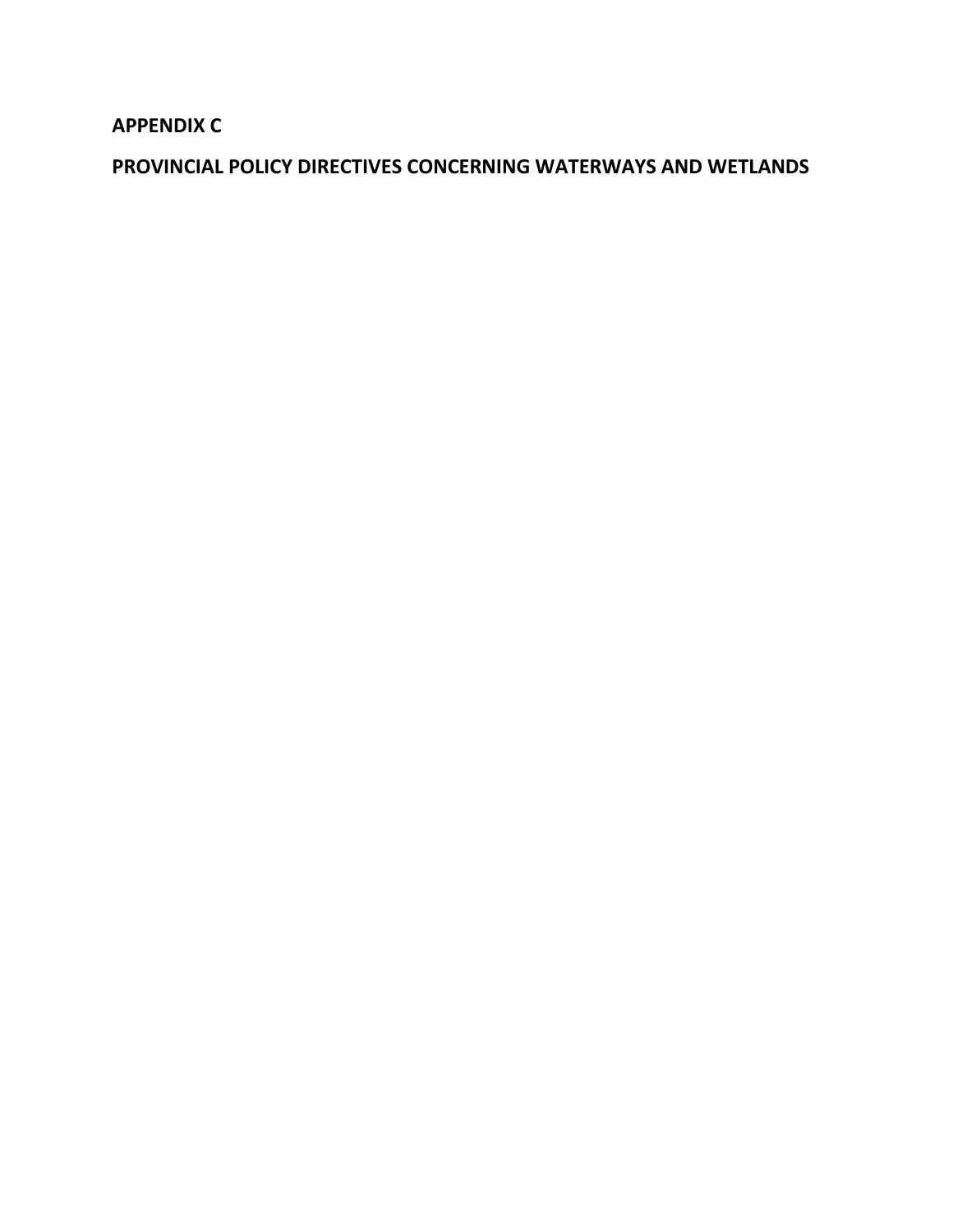# **Policy Directive W.R. 95-01**

# **Policy for Land and Water Related Developments in Protected Public Water Supply Areas**

## **Subject:**

Policy guidelines for land and water related developments in protected public water supply areas.

#### **1.0 OBJECTIVES**

The policy will establish a mechanism for issuing a certificate of environmental approval under Section 39 of the *Water Resources Act, SNL 2002 cW-4.01* for all development activities in a designated water supply area. The implementation of the policy guidelines will ensure sustainable development of natural resources without adversely affecting water quality.

#### **2.0 LEGISLATION**

*Water Resources Act*, SNL 2002 cW-4.01, Section 39

#### **3.0 POLICY**

The existing and proposed development activities in protected water supply areas will be subject to the following policy guidelines established under Section 39 of the Act.

#### **4.0 DEFINITIONS**

"Act" means the Water Resources Act, SNL 2002 cW-4.01.

"Development" means the carrying out of an activity or operation on, over, or under land or water for social or economic benefits, or the making of any change in the use of the intensity of use of any land, water, building or premises.

All other definitions appearing in the Act shall equally apply to this policy when employed herein.

## **5.0 APPLICATION OF THE POLICY**

5.1 This policy shall apply to public water supply areas designated under Section 39 of the Act.

5.2 Existing resource development and other activities will be allowed to continue unless it is established that these are impairing water quality or have potential to impair water quality.

5.3 If it is established that a particular activity is a source of pollution, then appropriate measures as outlined in Sections 11, 12 and 13 of this policy directive will apply.

5.4 The Minister may require proponents of existing activities, which have potential to impair water quality, to obtain his/her approval.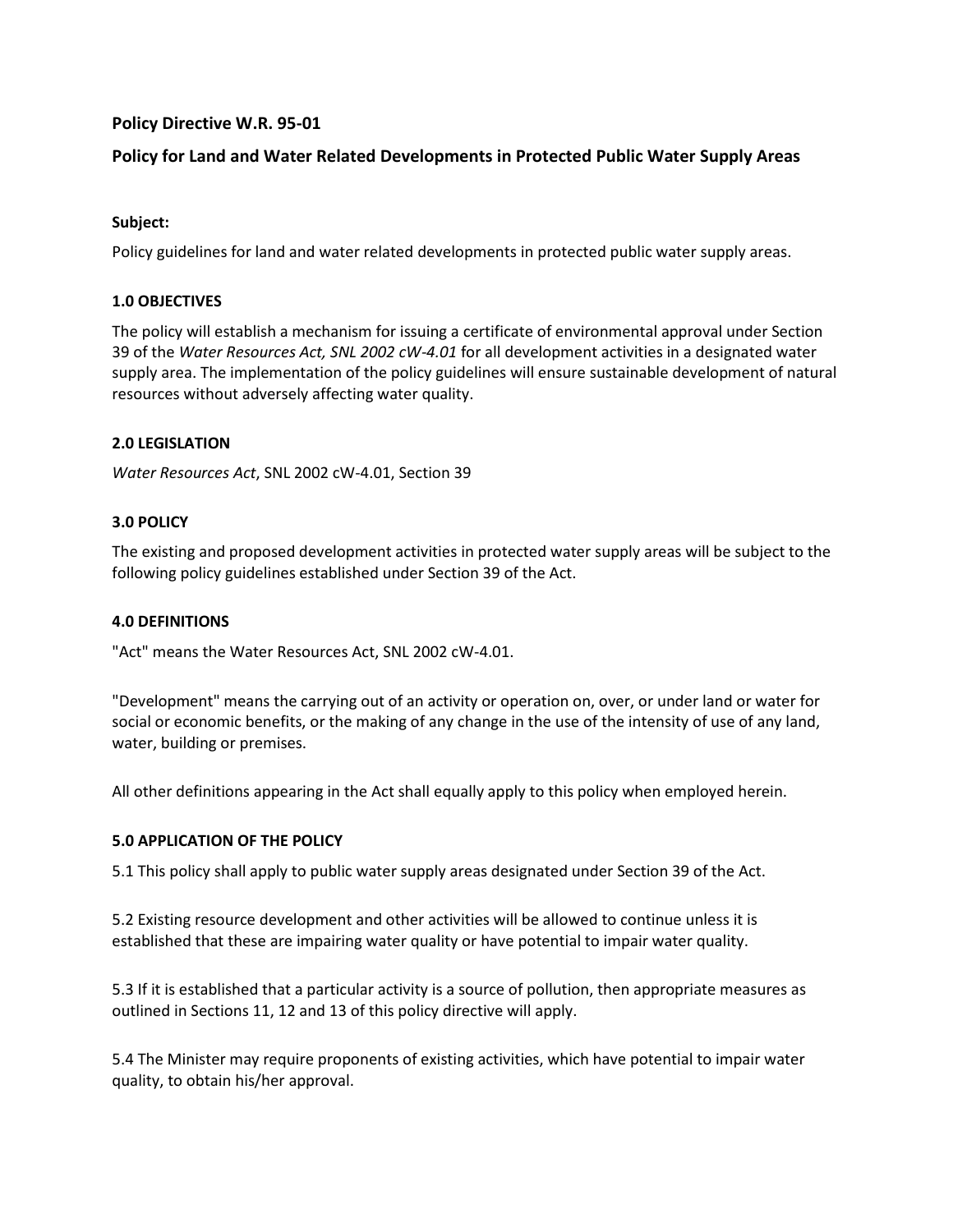5.5 No development shall be carried out in a designated area except in accordance with this policy.

5.6 No person shall carry out any development in a designated area without obtaining prior approval in writing from the Minister.

# **6.0 ACTIVITIES NOT PERMITTED IN A DESIGNATED AREA**

6.1 Placing, depositing or discharging or permitting the placing, depositing or discharging into a body of water any sewage, refuse, chemicals , municipal and industrial wastes or any other material which impairs or has potential to impair water quality.

6.2 Using an intake pond, lake or specified buffer zones for any activity detrimental to water quality and not permitted in the Act.

6.3 Using ice covered water body for transporting logs, riding skidoos/motor vehicles/all-terrain vehicles, leading of animals, or any other activity which impairs or has potential to impair water quality.

6.4 Using or operating existing facilities in such a manner which impairs or has potential to impair water quality.

6.5 Residential development (a sub-division of four or more lots), vehicle maintenance facilities, warehouses, service stations, industries, and chemicals and salt storage depots.

6.6 Storage and disposal of pesticides and manure, application of manure and chemicals in specified buffer zones, extensive land clearing, and peat land drainage without adequate treatment.

6.7 Clear cutting of forest in sensitive areas, establishment of camps and camp facilities, storage of chemicals, application of pesticides, drainage of peat land for afforestation, and application of toxic fire retardants.

6.8 Resorts, hotels/motels, and golf courses.

6.9 Activities, operations or facilities associated with aggregate extraction and mineral exploration such as work camps, vehicle parking and maintenance facilities, washing of aggregates, asphalt plants, discharge or deposit of waste material into a body of water, and significant disturbance to land for mineral exploration purposes.

6.10 Application of herbicides in the right-of-way, and use of chemically treated utility poles and other related structures.

6.11 Aquaculture development and associated activities having potential to impair water quality.

6.12 Processing and manufacturing plants having potential to impair water quality.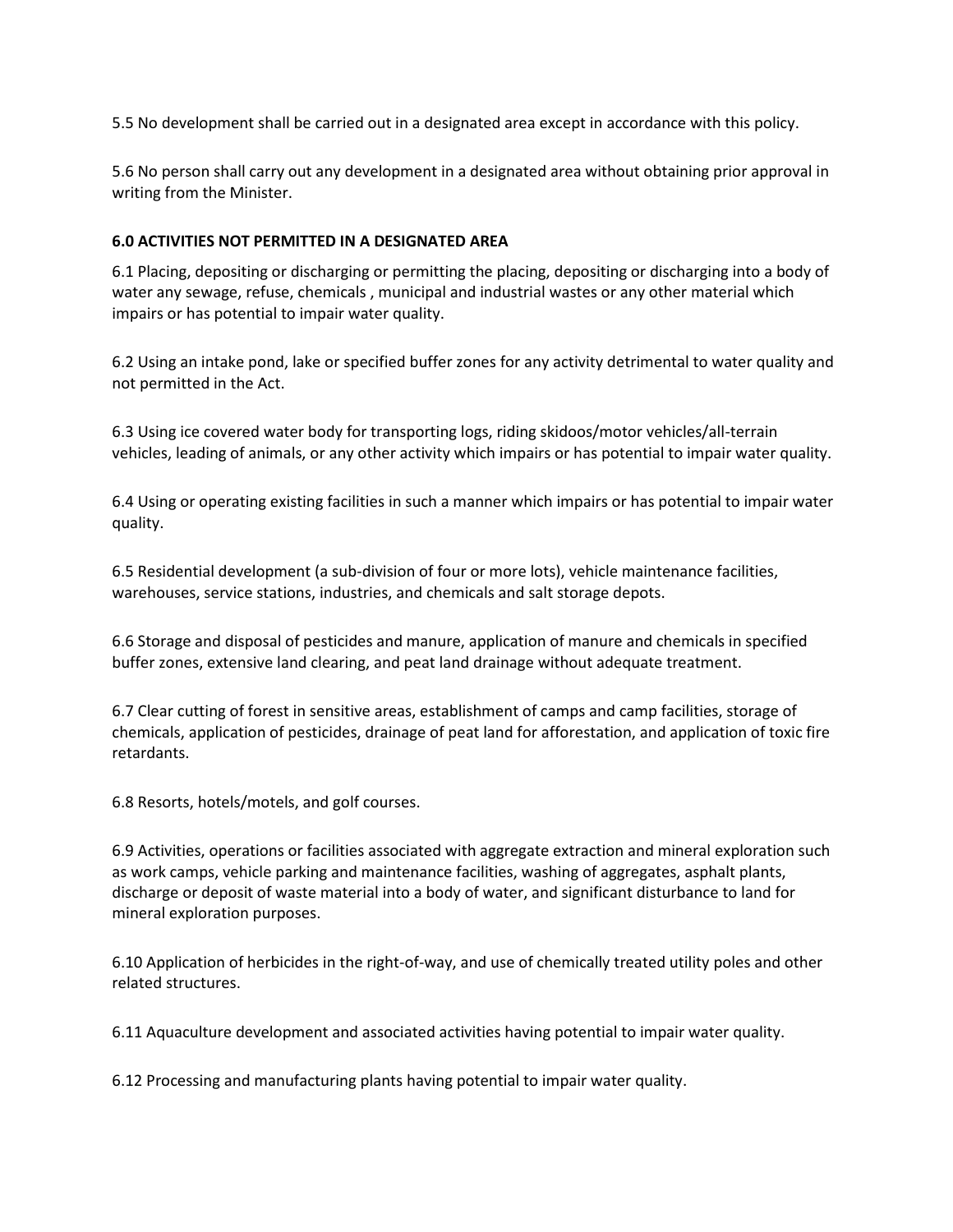6.13 Cemetery, waste disposal facilities, and any other storage or disposal facilities that the Minister considers environmentally unacceptable.

# **7.0 ACTIVITIES REGULATED IN A DESIGNATED AREA**

In a designated area, no person shall undertake any of the following activities without obtaining prior written approval from the Minister:

7.1 Expansion and upgrading of the existing activities, operations or facilities.

7.2 Construction of residential, commercial, industrial and institutional facilities or any other related activity including land clearing or drainage, construction of access roads, servicing of lands for subsequent use, or extension and upgrading of existing buildings or facilities.

7.3 Development of farm lands for crop production, forage production, vegetable production, and blueberry and other fruit production.

7.4 Forest logging, resource road construction and use, stream crossing for controlled access, preparation of skid trails and landing areas, silvicultural activities, tree farming, and other environmentally acceptable forestry operations.

7.5 Recreational activities or facilities including cottage development, fishing, swimming, boating, hiking, camp grounds, or canoe routes, vacation or other camps, or recreational facilities.

7.6 Mineral exploration related activities and aggregate extraction, or any other construction activity incidental to mining and quarrying including access roads, stream crossings, land drainage with adequate treatment, land clearing and excavation.

7.7 Installation of storm or sanitary sewer pipelines, pipelines for transmission of water for hydroelectric generation, agriculture uses, or any other purposes.

7.8 Construction of roads, bridges, culverts, and other stream crossings, and installation of power and telecommunication transmission lines.

7.9 Modification to intake structures, pumphouse, reservoir, etc. will require approval under Section 37 of Act.

7.10 Any other development or activity which, in the opinion of the Minister, has caused impairment or has potential to impair water quality.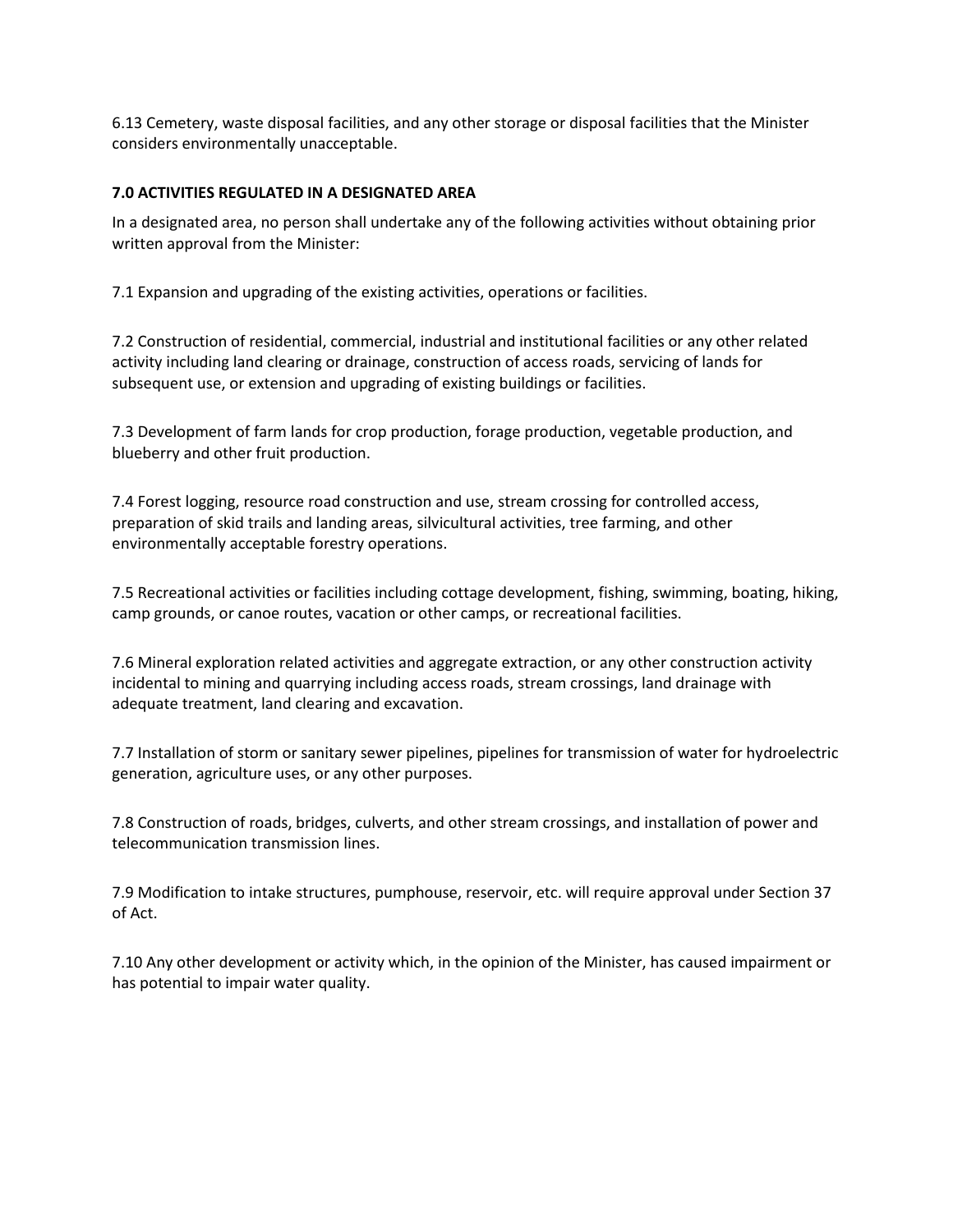#### **8.0 APPROVAL PROCESS**

8.1 The proponent shall submit a detailed development plan along with maps, drawings and specifications and other information as required by the Minister for approval.

8.2 The Minister may, on the recommendation of his/her officials, issue a certificate of approval for the proposed development on such terms and conditions as the Minister considers necessary to protect water quality.

8.3 The proponent shall obtain separate approvals from the Minister under Section 48 of the Act, for all permanent or temporary stream crossings or for alteration to bodies of water that may be necessary to carry out the approved development.

8.4 The proponent shall also obtain licences, permits or approvals under other acts and regulations as required prior to commencing the approved work.

8.5 The proponent of the approved development shall notify the municipal authority or the person responsible for the operation and maintenance of the waterworks by providing a copy of the approval issued under this policy before commencing the work.

8.6 The proponent shall maintain adequate liaison and consultation with the person or authority responsible for the operation and maintenance of the waterworks during the implementation and operation of the approved work.

8.7 The Minister may require the inspection of the approved development from time to time by his/her officials to ensure that the development is carried out in an environmentally acceptable manner and the proponent is complying with the terms and conditions of the approval.

8.8 The Minister may require a proponent to monitor water quality according to a monitoring program approved by the Minister in order to evaluate the impact of the approved development on public water supply.

8.9 The Minister encourages the departments and agencies responsible for resource management and affected by this policy to develop environmental protection guidelines for resource utilization in protected water supply areas, for compliance by proponents or developers.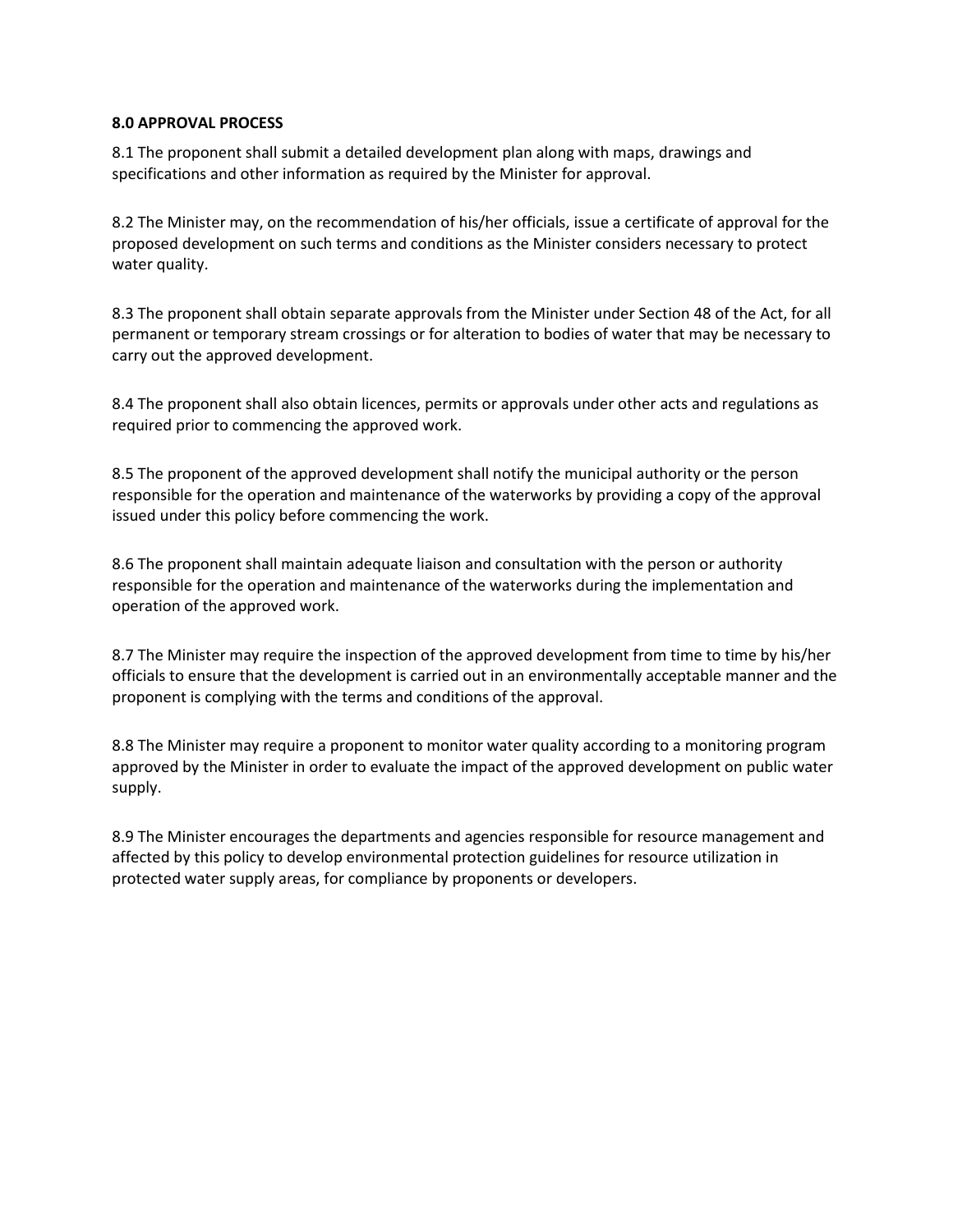#### **9.0 BUFFER ZONES**

9.1 The proponents shall provide the following widths of buffer zones along and around water bodies from the high water mark in a designated area:

| Water Body                           | Width of Buffer Zones                                                                 |
|--------------------------------------|---------------------------------------------------------------------------------------|
| Intake pond or lake                  | a minimum of 150 metres                                                               |
| River intake                         | a minimum of 150 metres for a distance of one (1) km<br>upstream and 100 m downstream |
| Main river channel                   | a minimum of 75 metres                                                                |
| Major tributaries,<br>lakes or ponds | a minimum of 50 metres                                                                |
| Other water bodies                   | a minimum of 30 metres                                                                |

9.2 No development activity shall be permitted in buffer zones except those which are intended to promote vegetation.

#### **10.0 RESPONSIBILITIES OF MUNICIPAL AUTHORITY**

The municipal authority or person responsible for the operation and maintenance of a waterworks shall:

10.1 Ensure that no development activities are undertaken in a designated area without approval from the Minister.

10.2 Ensure that approved development activities are undertaken in strict compliance with the terms and conditions of the approval.

10.3 Where an approval or this policy is violated, serve a stopping order on the violator after obtaining prior approval from the Minister for stopping any work or operation either permanently or temporarily which is not carried out according to the terms and conditions of the approval and has impaired or has potential to impair water quality.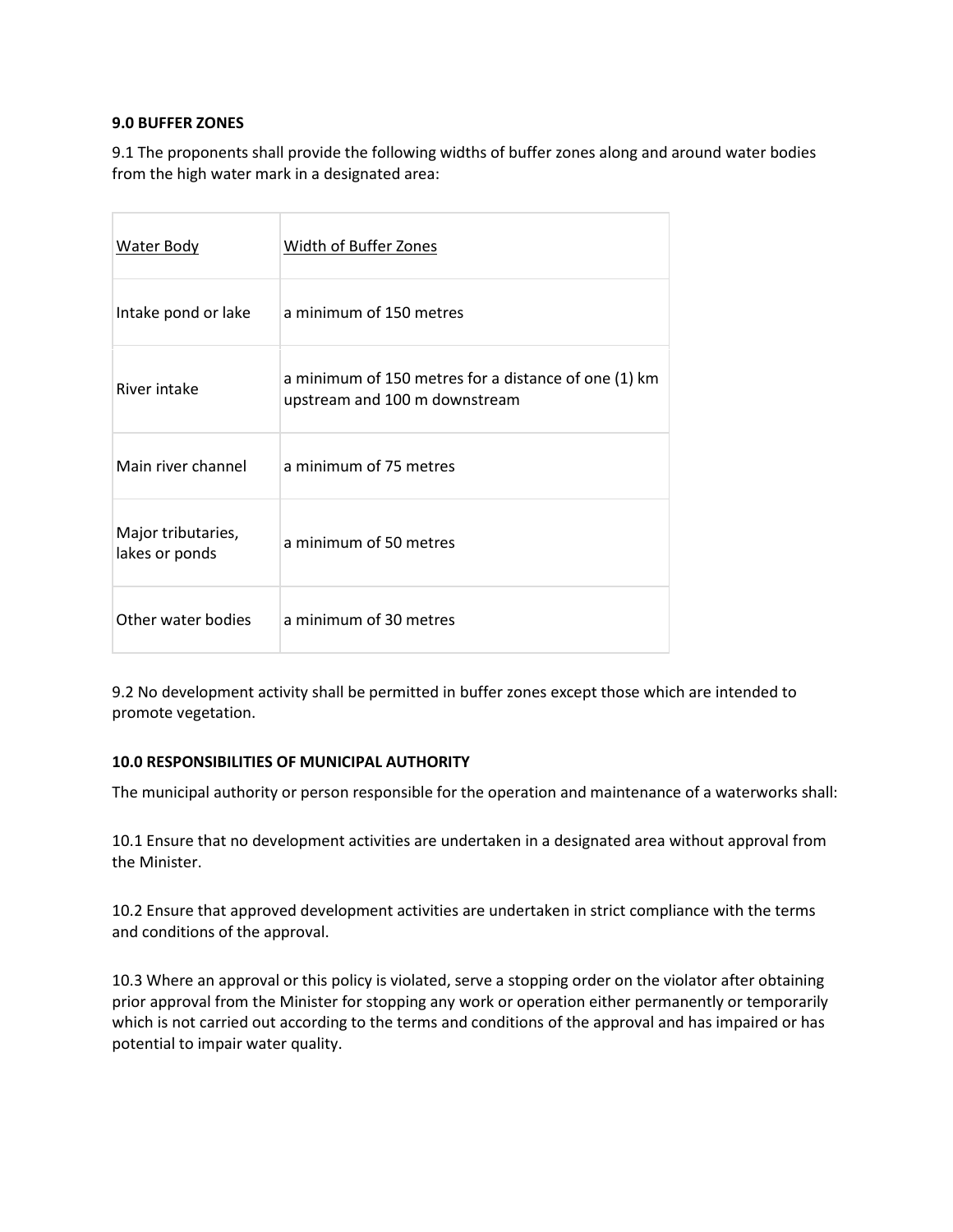10.4 Request the Minister for the appointment of a Watershed Monitoring Committee and the development of a watershed management plan, if the designated area is under increasing pressure for multiple development activities.

# **11.0 CORRECTION OF HARMFUL CONDITIONS**

If the quality of water has been impaired by any activity, practice, or action taken deliberately, negligently or accidentally, the Minister may order the proponent

- i. to provide alternate water supply for the affected community for as long as is necessary to restore the existing water supply system;
- ii. to restore the water quality to its original condition; or
- iii. to take necessary measures including the removal of facilities, undertakings, cabins, etc. and to rehabilitate the affected area at his/her expense in order to rectify the water pollution related problems.

## **12.0 CERTAIN POWERS OF THE MINISTER**

## **(A) Cancellation of Approval**

The Minister may revoke an approval:

12.1 For failure of the proponent of any development or activity to comply with the terms and conditions stipulated in the approval.

12.2 Where the approval was issued in error on the basis of incorrect or incomplete information.

12.3 Where the approved activities or operations are causing or have potential to cause impairment of water quality for reasons not anticipated at the time the approval was issued.

## **(B) Changing Boundaries**

The Minister may change the boundaries of a designated area either to enlarge or reduce its size.

## **13.0 OFFENCE**

A person who undertakes any development or activity in a designated area without prior written approval from the Minister is guilty of an offence under the Act.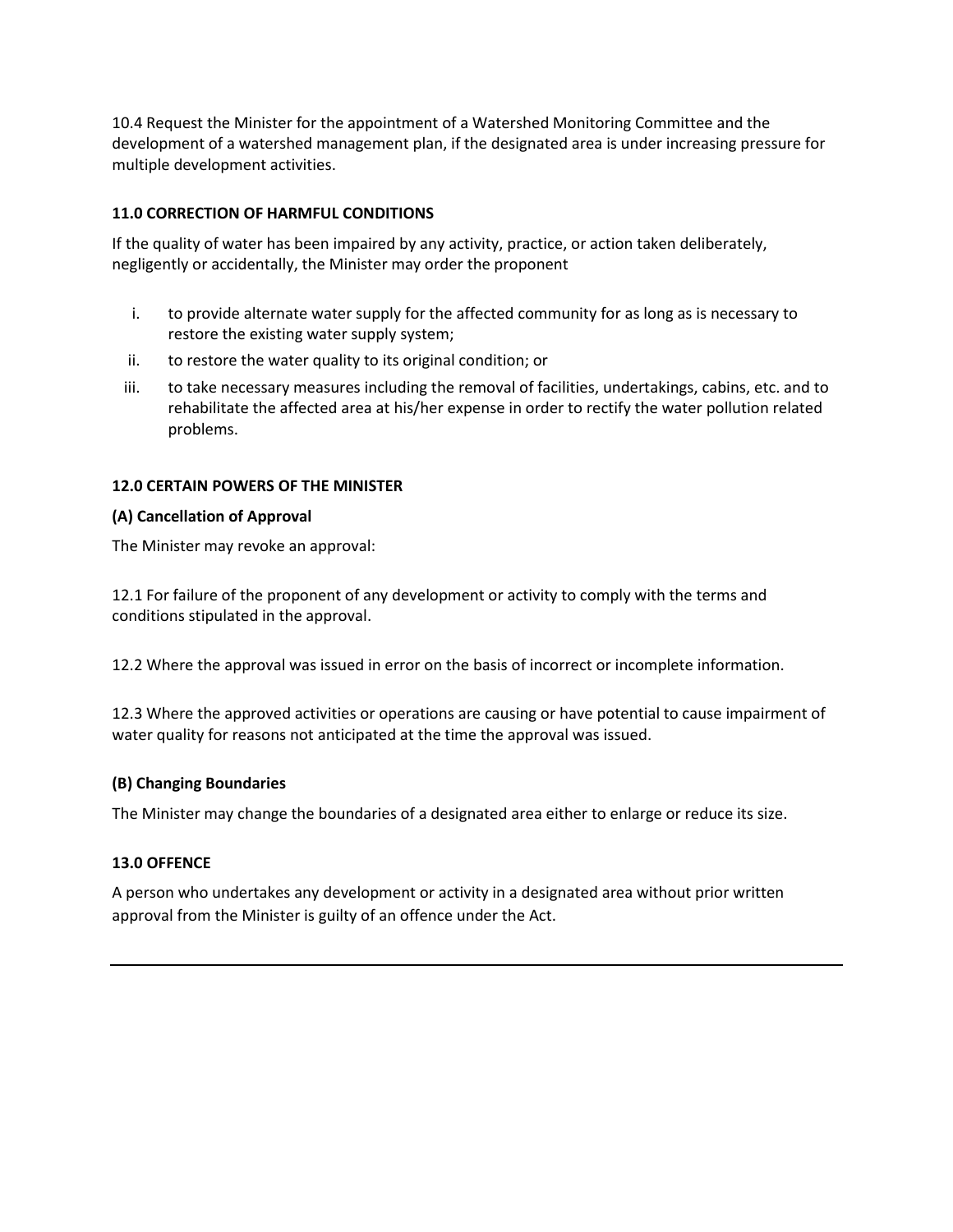# **Policy Directive W.R. 96-01**

# **Policy for Flood Plain Management**

## **1.0 INTRODUCTION**

Land use within flood plains involves trade-offs between flood risk and development. Flood risk takes the form of danger to health and safety, financial costs associated with property damage and degradation of water resources and the environment. Some factors associated with flood risk such as flow velocity, upstream inundation, erosion potential or environmental impacts may be severe. Consequently, new land development should therefore be restricted or prohibited. However, where conditions are not as severe, some types of development and land use may occur safely provided certain terms and conditions apply.

#### **2.0 OBJECTIVES**

- to prevent loss of human life and avoid personal hardships,
- to minimize flood damage to properties, infrastructure and the environment,
- to restrict activities which would degrade water resources,
- to maintain the natural capability of waterways to convey flood flows,
- to minimize disruption of transportation, social and business activity, and,
- to minimize costs to the taxpayers of Newfoundland and Labrador.

The unwise development of land in flood plains has historically taken place in many areas of the province probably due to a natural tendency for settlers to utilize land that is near bodies of water. Unfortunately, the potential for flooding is often recognized only after it is too late. The basic operating premise of this policy is that these problems will not materialize if development takes place in a manner that does not place it at any risk of flooding.

The policy will address Crown land, developed land and undeveloped land. Where lands that are subject to periodic flooding are still directly owned by the Crown, those lands will not be transferred to private developers or municipalities. However, where land is already alienated, it is necessary to determine the risk of flooding and to discourage potential development by planning, zoning regulations and by removing any economic advantages or subsidies that would otherwise encourage such development. Finally, where development has already taken place or cannot be avoided, policy is intended to minimize potential flood damage by ensuring that flood proofing measures are implemented and that the development does not further exacerbate the flooding problem by impeding flows or by unduly constricting the flow channel. The policy also takes climate change into consideration.

## **3.0 BACKGROUND**

#### **Canada - Newfoundland Flood Damage Reduction Program**

Under the Canada - Newfoundland Flood Damage Reduction Program, both governments agreed that public funds would not be used or provided for development projects in flood risk areas. To identify these areas, hydrotechnical studies were carried out for 37 communities in the province. Without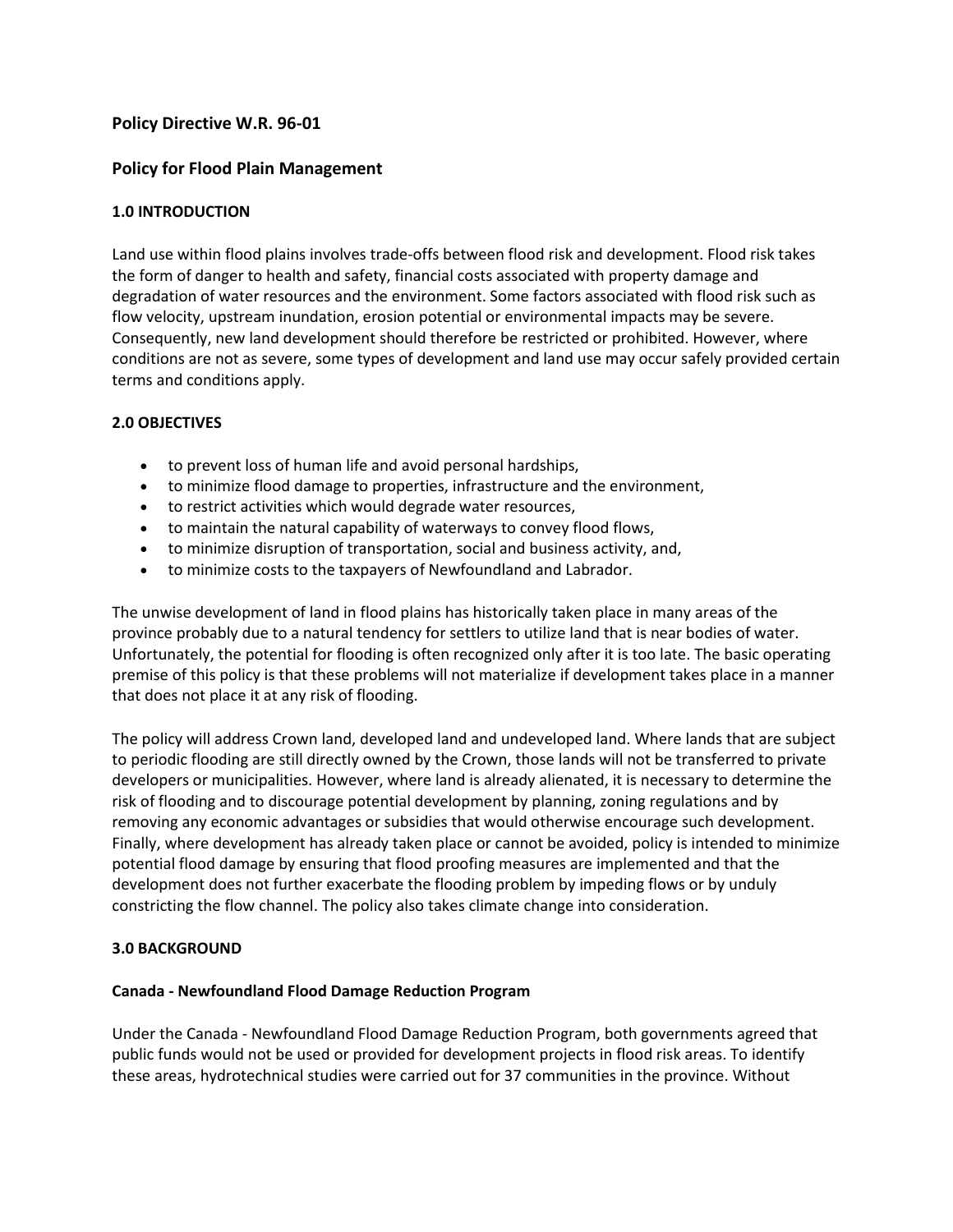exception, the main recommendation in each study was that the implementation of proper flood plain management policies would minimize flood risk.

# **4.0 LEGISLATION**

*Water Resources Act*, SNL 2002 cW-4.01, ("the *Act*") sections 30, 32, 33, 34, 35, 48, 64 and 90, the *Lands Act* SNL1991 CHAPTER 36 Section 7.

# **5.0 DEFINITIONS**

| Body of Water                   | (Statutory definition from the Act) "body of water" means a surface or subterranean source of<br>fresh or salt water within the jurisdiction of the province, whether that source usually contains<br>liquid or frozen water or not, and includes water above the bed of the sea that is within the<br>jurisdiction of the province, a river, stream, brook, creek, watercourse, lake, pond, spring, lagoon,<br>ravine, gully, canal, wetland and other flowing or standing water and the land usually or at any<br>time occupied by that body of water;                                              |  |  |
|---------------------------------|-------------------------------------------------------------------------------------------------------------------------------------------------------------------------------------------------------------------------------------------------------------------------------------------------------------------------------------------------------------------------------------------------------------------------------------------------------------------------------------------------------------------------------------------------------------------------------------------------------|--|--|
| <b>Flood Plain</b>              | An area adjacent to a lake, river, seashore etc. which is inundated or covered with water on<br>average at least once in 100 years. Note that a flood plain is considered to be an integral part of a<br>body of water as defined above because it includes "the land usually or at a time occupied by that<br>body of water" and "whether that source usually contains water or not".                                                                                                                                                                                                                |  |  |
| Designated<br>Area              | A specific flood plain in a community for which a hydrotechnical study has determined the extent<br>of flooding and for which flood risk maps are available. The designation is in accordance with the<br>Canada - Newfoundland Flood Damage Reduction Program Agreements.                                                                                                                                                                                                                                                                                                                            |  |  |
| Floodway                        | The portion of a flood plain where the most frequent flooding occurs and where the flow of water<br>is fastest. This area is determined on the basis of the 1 in 20 year (1:20) return period flood.                                                                                                                                                                                                                                                                                                                                                                                                  |  |  |
| Floodway<br>Fringe              | The portion of a flood plain where less frequent flooding occurs and where the flow of water is<br>considered to be tranquil. This area is where flooding occurs up to 1 in 100 years (1:100) on<br>average.                                                                                                                                                                                                                                                                                                                                                                                          |  |  |
| Climate<br>Change Flood<br>Zone | Based on extension of the floodway fringe, this is the area which is likely to be impacted due to<br>the latest forecasted affects of climate change.                                                                                                                                                                                                                                                                                                                                                                                                                                                 |  |  |
| Other Flood<br>Risk Area        | An area where flooding is known or has some probability to occur due to unique or unusual<br>circumstances such as areas subject to shoreline recession, areas downstream of dams or areas<br>adjacent to watercourses potentially prone to ice jams.                                                                                                                                                                                                                                                                                                                                                 |  |  |
| <b>Flood Control</b><br>Area    | An area that is subject to periodic flooding which has been designated (by the Department) a<br>control area in order to reduce the risks to public health and safety and property damages. This<br>area shall normally be treated as a floodway zone (1:20), unless otherwise determined by the<br>Department.                                                                                                                                                                                                                                                                                       |  |  |
| <b>Buffer Zone</b>              | A zone of land that is in its natural state and that is intended to separate developed areas from<br>bodies of water to provide basic protection of water resources. This zone may coincide with a<br>Crown land reservation of a shoreline as prescribed by Section 7(1) of the Lands Act. In the<br>absence of specific setback requirements (depending on the activity) the buffer is taken to be 15<br>metres measured from the high water mark which in turn is understood to be the 1 in 100 year<br>(1:100) high water mark or the Climate Change Flood Zone, where they have been identified. |  |  |
| Coastal Area                    | The interface or transition area where the land meets the sea/ocean or large inland lakes. The<br>coastal area can be flooded due to storm surges, high tidesor waves, erosion, rising sea level, or<br>reclaimed land.                                                                                                                                                                                                                                                                                                                                                                               |  |  |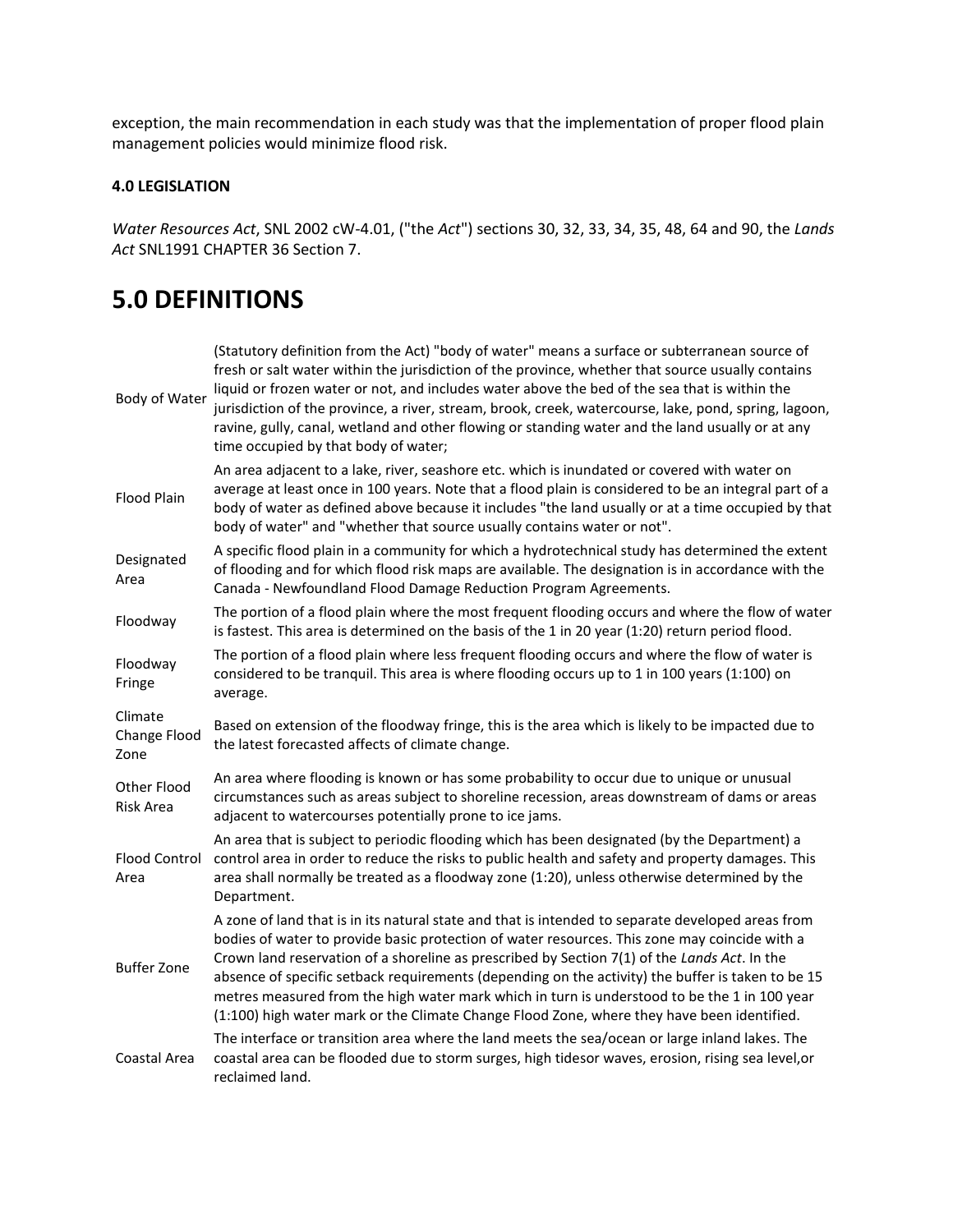# **6.0 POLICIES**

# **6.01 Development Requires Written Approval**

Development in a designated flood risk area, development in a flood plain and development in a climate change flood zone shall be subject to the prior written approval of the Minister of Environment and Conservation (the "Minister") in accordance with the *Act*.

# **6.02 Project Categories**

In general, it is the policy of the Department of Municipal Affairs and Environment ("the Department") that flood plains and the buffer zone be preserved and left in their natural state. Recognizing that this is an ideal that would hinder significant benefits that could be derived from certain development in a flood plain and outweigh all risk of loss, damage or peril, this policy for flood plain management views any application to avail of land in flood risk areas in decreasing order of preference. These preferences are referred to hereafter as project categories.

- 1. **Temporary alterations** in a buffer zone, a climate change flood zone, a designated floodway fringe, a flood plain, a designated floodway, and lastly, the body of water itself.
- 2. **Non-structural uses** such as open space recreation, pasture, and wildlife habitat enhancement.
- 3. **Structures related to use of water resources** such as wharves, slipways, boathouses, pumping stations, storm or sewerage discharges.
- 4. **Minor structural or other projects** where only soil disturbance is involved such as constructed trails, pipelines, transmissions lines, roads, etc., assuming there will be no change in the grade of the land.
- 5. **Other structures not used primarily for residential**, commercial, industrial or institutional purposes where there will be a change in grade but not a building.
- 6. **Industrial uses related to the marine shipping** or fishing industries.
- 7. **Other industrial and commercial** development.
- 8. **Institutional** developments such as hospitals, senior citizens homes, homes for special care or schools where flooding could pose a significant threat should evacuation become necessary.
- 9. **Residential and other institutional** development.

## **6.03 Hydraulic Structures**

A special class of structures which includes most hydraulic structures such as dams, bridges, causeways, dykes, canals etc., are by their own needs and characteristics constructed in buffer zones and flood plains and consequently, no preference can be assigned. However, such structures are the subject of the *Act* and every effort must be made to ensure that such structures do not adversely affect the capability of the body of water to convey flow. In the case of dams, new areas of flooding and the impact of that flooding must be fully assessed by the proponent.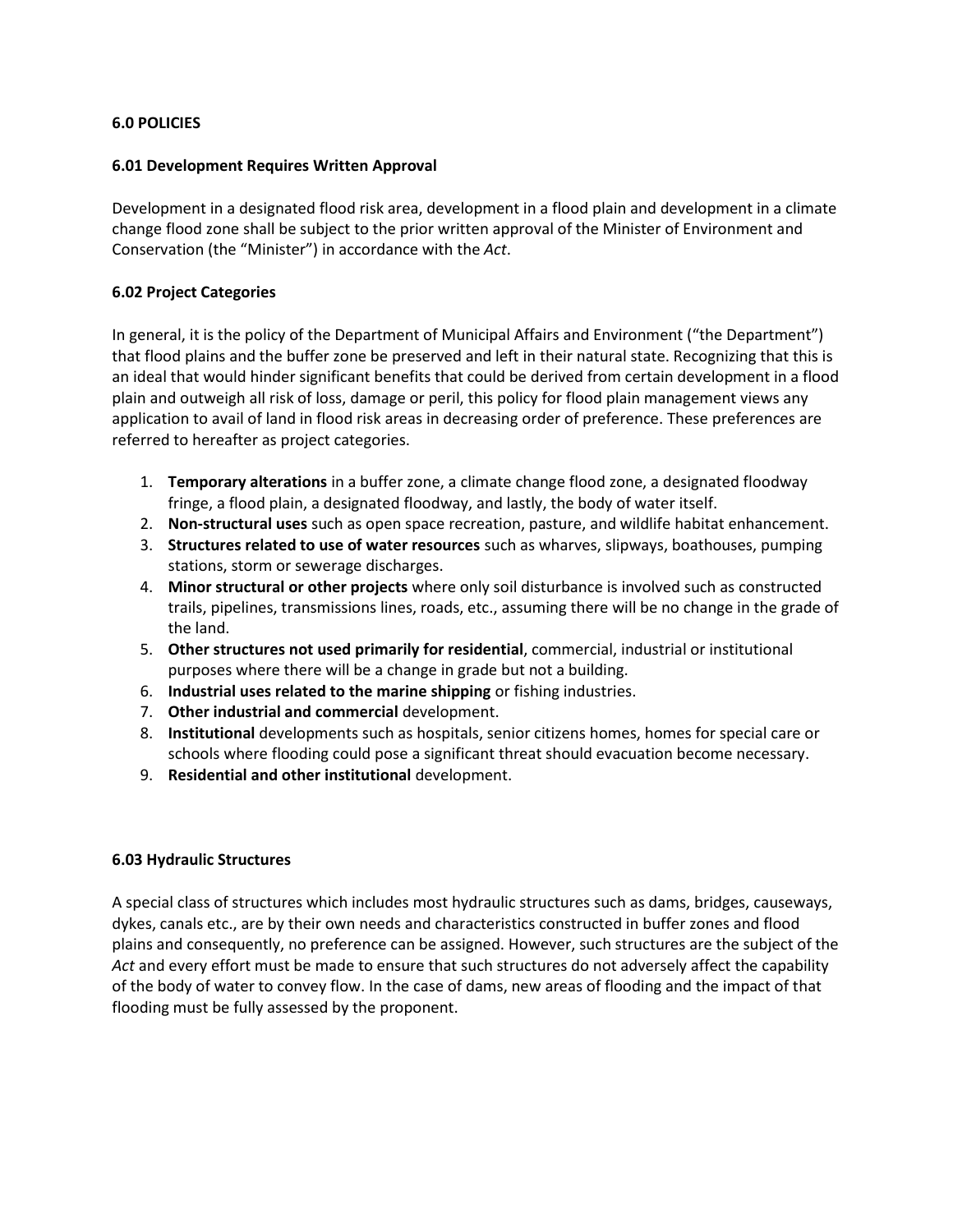# **6.04 Project Classifications**

Table 1 below indicates whether not project categories are permitted in each of the defined flood plains.

|                                                                          | <b>All Flood Plains</b>       | <b>Where Flood Plains are Designated</b> |                                               |                               |
|--------------------------------------------------------------------------|-------------------------------|------------------------------------------|-----------------------------------------------|-------------------------------|
| Category                                                                 |                               | Floodway<br>$(1:20 \text{ year}$ Zone)   | <b>Floodway Fringe</b><br>$(1:100$ year Zone) | <b>Climate Change</b>         |
|                                                                          |                               |                                          |                                               | <b>Flood Zone</b>             |
| <b>Temporary</b><br>alterations                                          | Permitted                     | Permitted                                | Permitted                                     | Permitted                     |
| Non-<br>structural<br>uses                                               | Permitted                     | Permitted                                | Permitted                                     | Permitted                     |
| <b>Structures</b><br>related to<br>use of water<br>resources             | Permitted                     | Permitted                                | Permitted                                     | Permitted                     |
| <b>Minor</b><br>structural or<br>other<br>projects                       | Permitted                     | Permitted<br>with conditions*            | Permitted<br>with conditions*                 | Permitted<br>with conditions* |
| Other<br>structures<br>not used<br>primarily for<br>residential          | Permitted<br>with conditions* | Permitted<br>with conditions*            | Permitted<br>with conditions*                 | Permitted<br>with conditions* |
| <b>Industrial</b><br><b>Uses related</b><br>to shipping<br>(marine only) | Permitted<br>with conditions* | Permitted<br>with conditions*            | Permitted<br>with conditions*                 | Permitted<br>with conditions* |
| Other<br>industrial<br>and<br>commercial                                 | <b>Not Permitted</b>          | Permitted<br>with conditions**           | Permitted<br>with conditions*                 | Permitted<br>with conditions* |
| Institutional                                                            | Not Permitted                 | Not Permitted                            | Not Permitted                                 | Not Permitted                 |
| <b>Residential</b><br>and other<br>institutional                         | <b>Not Permitted</b>          | Not Permitted                            | Permitted<br>with conditions*                 | Permitted<br>with conditions* |
| <b>Hydraulic</b><br><b>Structures</b>                                    | Permitted                     | Permitted                                | Permitted                                     | Permitted                     |

\* - See Section 6.05 for special terms and conditions related to necessary flood proofing measures.

\*\* - See Section 6.06 for special terms and conditions related to necessary flood proofing measures.

Note: All permits contain standard terms and conditions.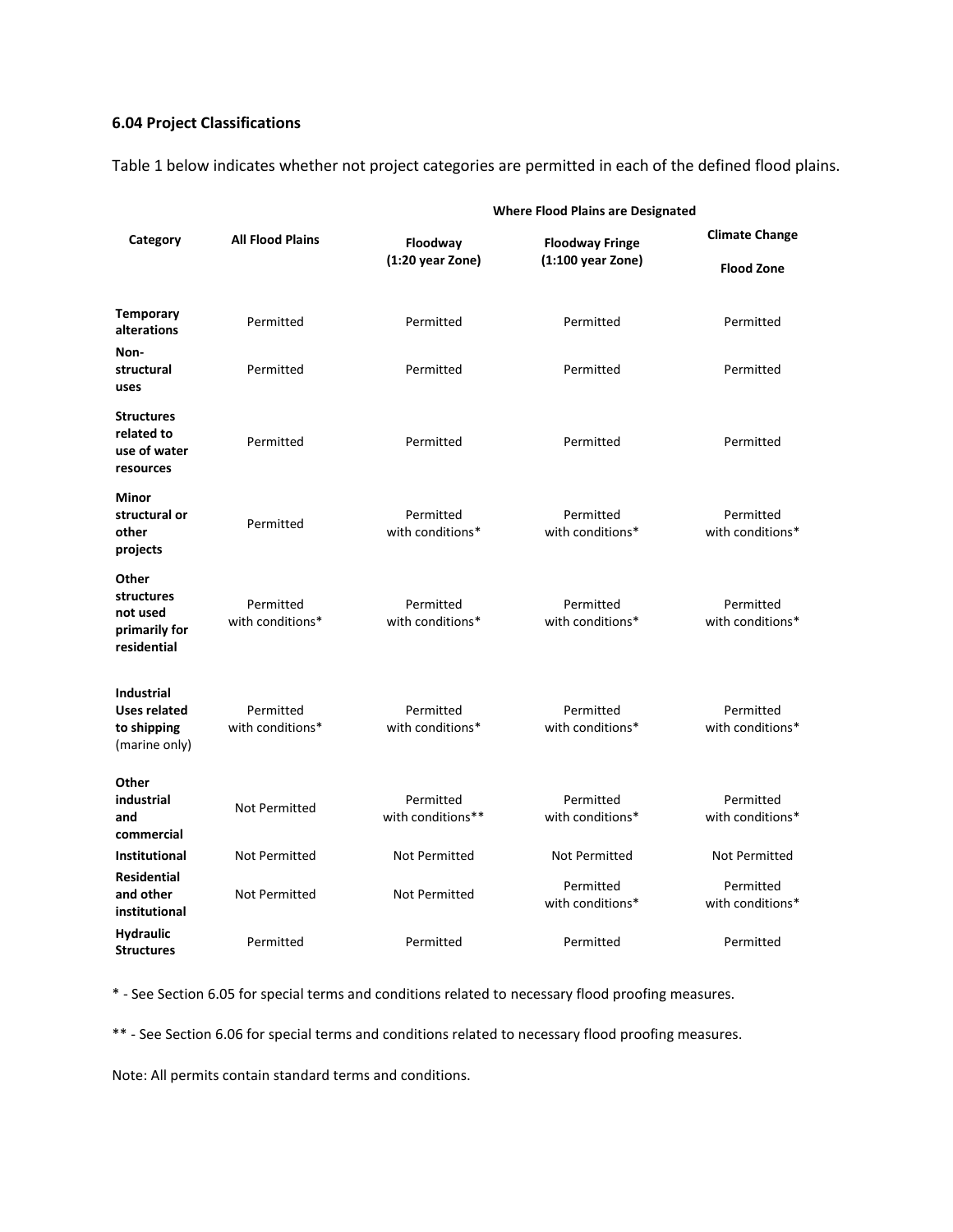# **6.05 Projects Permitted Where Flood Plains Are Designated**

In Table 1 where projects may be permitted with conditions, the following conditions will apply:

- i. the ground floor elevation of the structure is higher than the 1:100 year flood level and the climate change flood zone (where designated), and,
- ii. the structure will not interfere with the flow of water or displace water such that it creates a worse flooding situation for other properties, and,
- iii. the structure and the associated utilities must be designed and constructed in accordance with the approved flood proofing guidelines of the Department and entrances and exits from the building can be safely used without hindrance in the event of a flood, and,
- iv. the proposed use of the facility and site will not involve any storage of pollutants such as fuels, chemicals, pesticides etc., and,
- v. additional conditions which may be appropriate for specific projects and included in a permit issued under Section 48 of the *Act*.

# **6.06 Projects Permitted in Coastal Floodway Where Flood Plains Are Designated**

In order to accommodate tourism activities in coastal areas, such as eateries, attractions, tourist information booths, tour headquarters etc., in Table 1 if the floodway (1:20 year zone) flooding in a coastal community is primarily due to backwater effects of the ocean and extreme high tides and consequently the flow velocities in the floodway are low, the following conditions will apply:

- i. only a tourism related structure and the associated utilities are permitted. The tourism related structures and the associated utilities does not include accommodations such as motels or hotels, and,
- ii. the tourism related structure and the associated utilities would not be eligible for flood disaster compensation, and,
- iii. the ground floor elevation of the structure is higher than the 1:100 year flood level and the climate change flood zone (where designated), and,
- iv. the structure will not interfere with the flow of water or displace water such that it creates a worse flooding situation for other properties, and,
- v. the structure and the associated utilities must be designed and constructed in accordance with the approved flood proofing guidelines of the Department and entrances and exits from the building can be safely used without hindrance in the event of a flood, and,
- vi. the proposed use of the facility and site will not involve any storage of pollutants such as fuels, chemicals, pesticides etc., and,
- vii. additional conditions which may be appropriate for specific projects and included in a permit issued under Section 48 of the *Act*.

## **6.07 Additions and Modifications to Existing Development**

Additions, modifications, enhancements and improvements to existing structures where there is an increase in the floor area within the flood plain, will be assessed for suitability in the same way as the project category as a whole.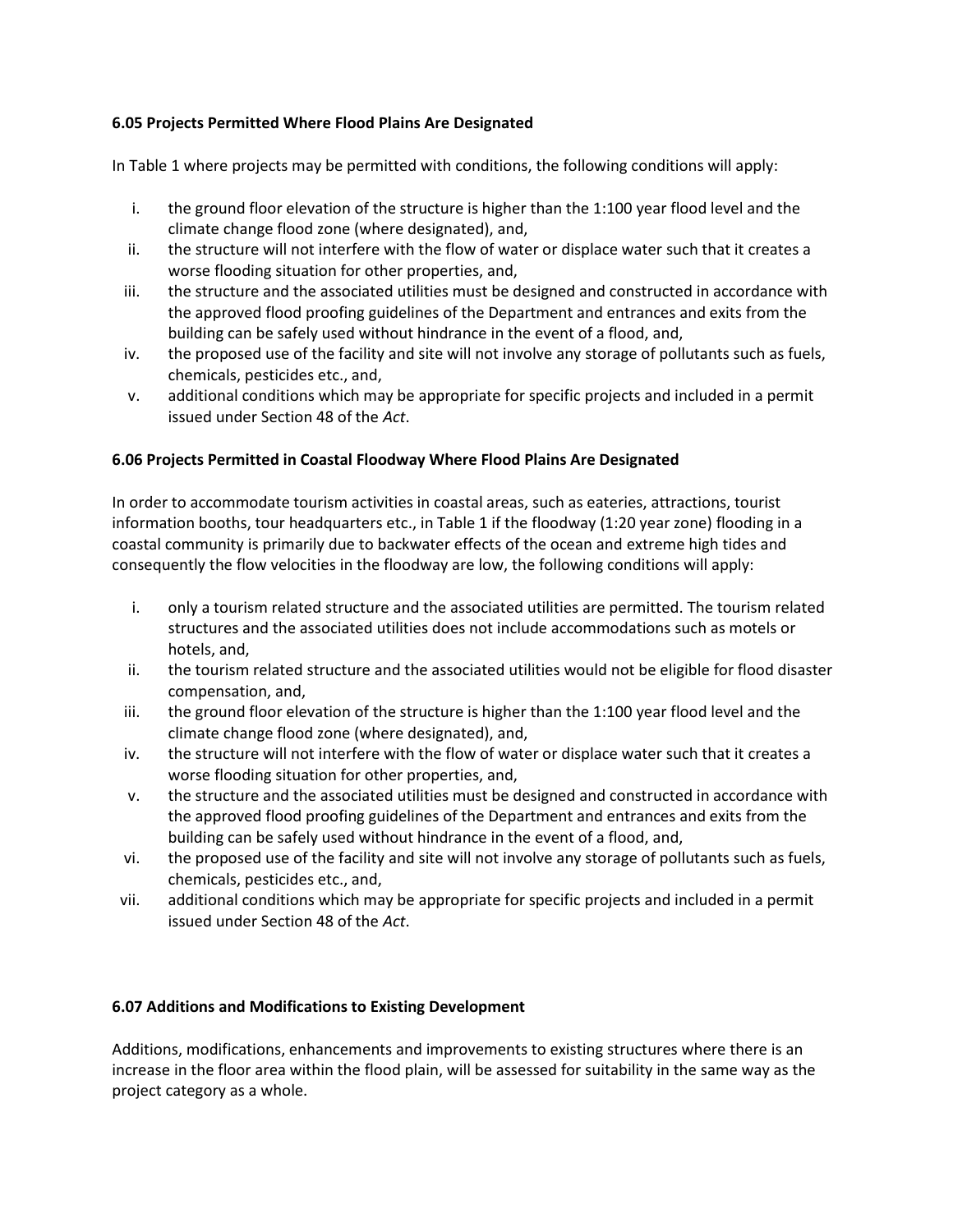## **6.08 Use of Flood Risk Mapping in Municipal Plans**

Where flood risk mapping has been prepared for a community (or any city, town or area) the information in the flood risk maps must be incorporated in the Municipal Plan (if one exists) and the flood risk areas must be zoned so as to permit only those project categories specified by this policy. In the absence of official flood risk mapping, communities will be encouraged to determine flood risk areas in accordance with this Department's standard hydrotechnical methods for delineating flood risk zones and to zone those lands in accordance with this policy. Failing this, communities will be encouraged to at least make provisions in planning documents for minimum setbacks from watercourses to provide some margin of safety and to recognize potential flood susceptibility.

## **6.09 Eligibility for Flood Disaster Assistance**

Any vulnerable development placed in a flood plain or designated flood risk area after the designation and not in conformance with this policy or without approval as required by this policy, would not be eligible for flood disaster compensation if such a program of compensation were to become available through government. This policy provision does not apply to any development lawfully established in a flood plain prior to designation.

## **6.10 Use of Flood Disaster Compensation**

In the event that compensation by government is awarded to flood victims, it will be the policy of this Department to encourage victims to apply the compensation towards relocating rather than replacing or repairing damaged property in situ. If it is deemed acceptable by this Department to repair or replace damaged property in flood risk areas, then it will be required that the compensation be used firstly for appropriate flood proofing measures.

## **6.11 Flood Insurance**

Persons living or carrying out business in flood risk areas may not be able to purchase flood insurance and if available it may be very expensive. It is therefore recommended that those who are located in flood risk areas carry out flood proofing measures and have an emergency plan available.

## **6.12 Flood Control Projects**

Proposals for flood control measures such as construction of dykes, river diversions, retaining walls or flood control dams will only be considered where the alternative with the highest benefit/cost ratio is recommended. Alternatives considered may also include possible compensation for flood victims or the cost of relocating the inhabitants of the flood risk areas or maintaining the status quo.

After flood controls have been implemented, flood risk designations shall remain in effect until such time as new hydrotechnical studies have been undertaken and new flood risk areas delineated (in accordance with the Departments standards).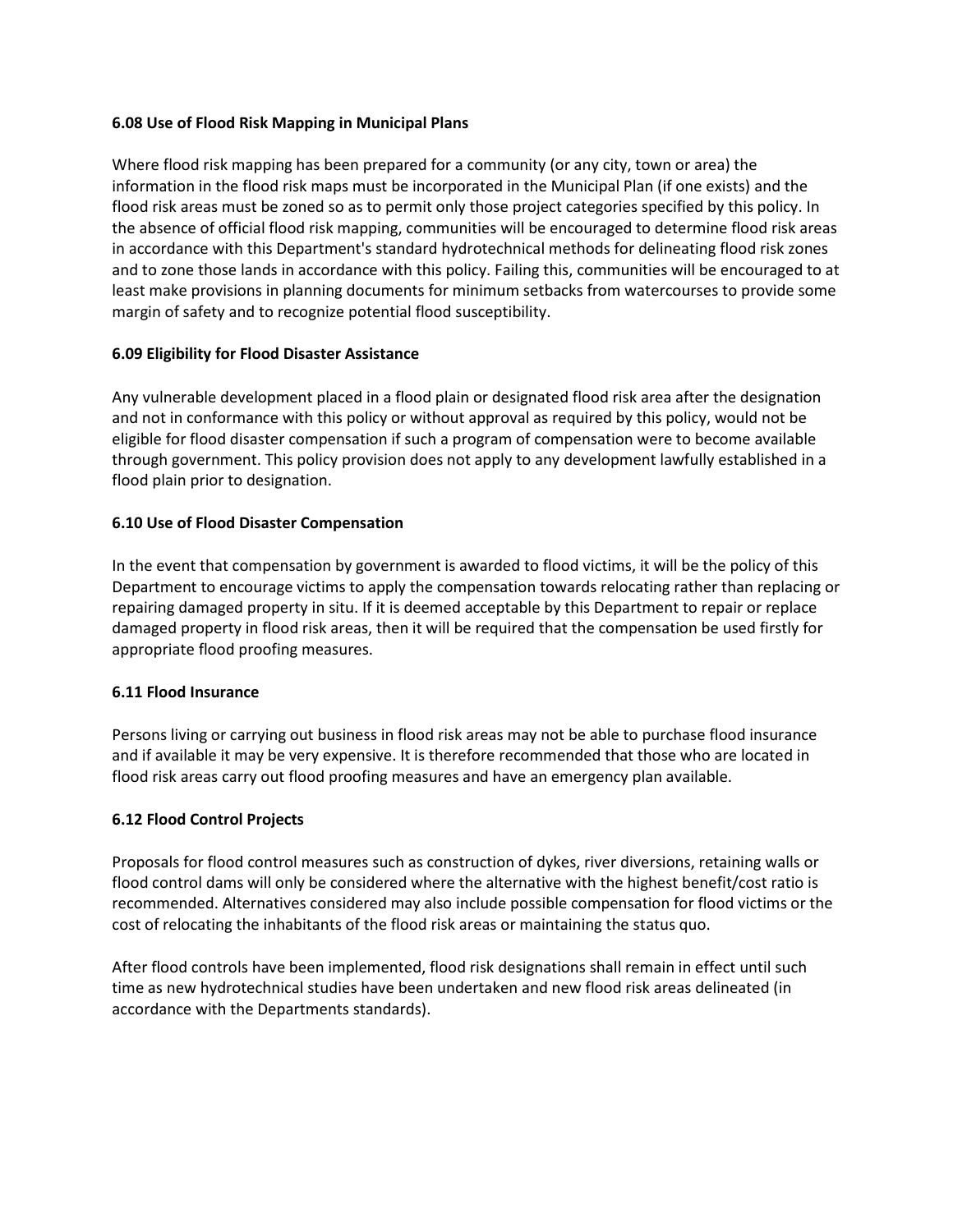# **6.13 Role of Water Resources Management Division**

The Water Resources Management Division of this Department will continue as the lead agency with respect to flood plain management. This role will include but is not limited to:

- i. Evaluating all applications for approval under section 48 of the *Act* and making the appropriate recommendations in accordance with this policy.
- ii. Carrying out hydrotechnical studies, flood risk analyses and mapping to the extent possible with limited funds provided.
- iii. Continuing to monitor areas of flood risk such as Badger, Deer Lake and Steady Brook to provide flood warning and flood status reports.
- iv. Providing to the public information, data, maps, guidelines for flood proofing and other materials that will be useful in reducing flood damage.
- v. Providing technical expertise and assisting Fire and Emergency Services Newfoundland and Labrador in the event of a flood emergency.
- vi. Continue with the ability to forecast flooding using computer models and real time data.

# **6.14 Offences**

A municipal authority or person that unlawfully alters a body of water by carrying out any development in a designated flood risk area or a flood plain without written approval from the Minister, thereby violates section 48 of the *Act* and commits an offence contrary to section 90 of the *Act*.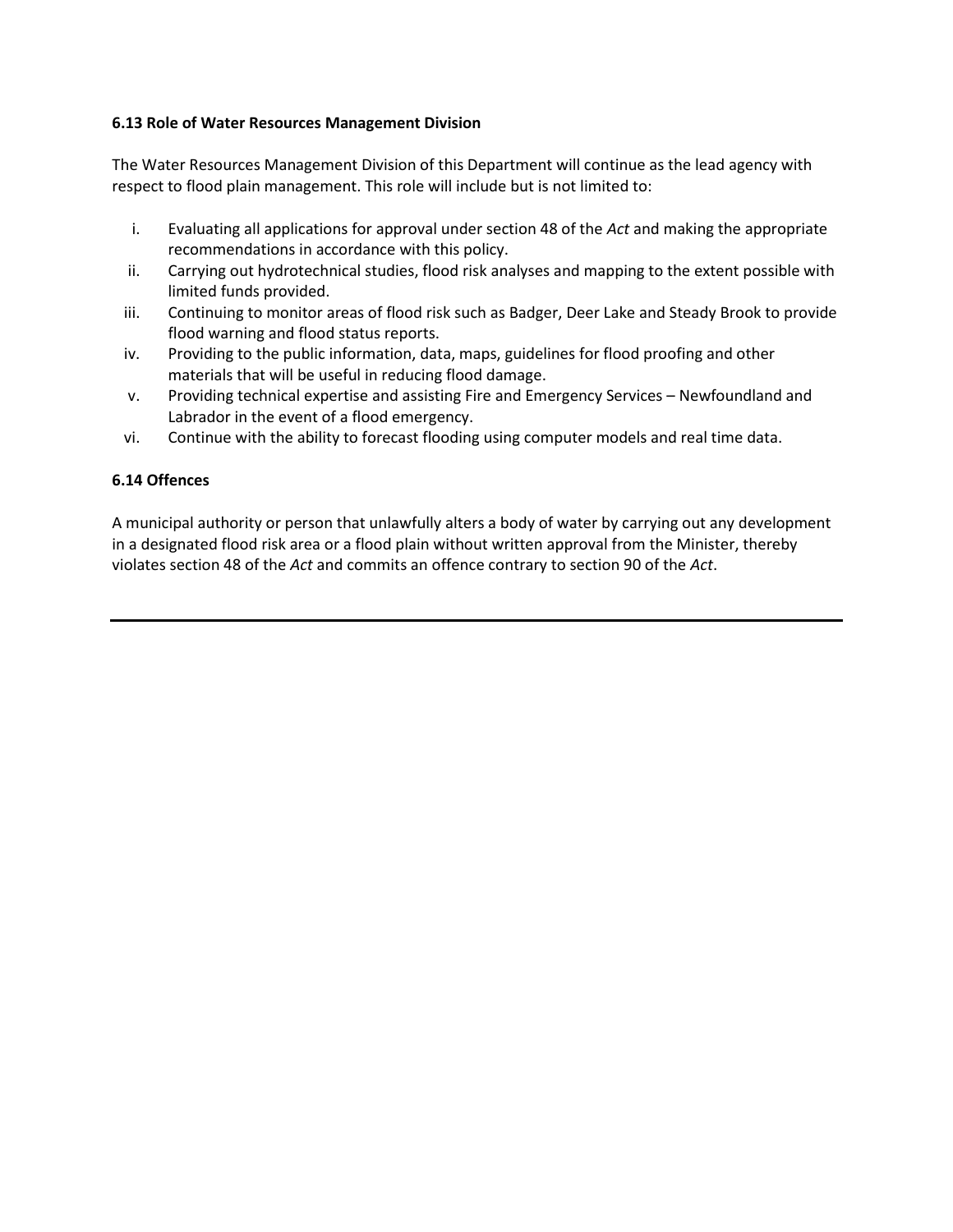# **Policy Directive W.R. 97-1**

# **Policy for Development in Shore Water Zones**

#### **1.0 INTRODUCTION**

The shore water zone is the interface between land and water, and includes the land along the edge of an ocean, or a fresh water body. The shore water zone owes its unique ecological attributes to the area encompassing both the land draining into the water body and the water body itself. Unplanned and imprudent development on shore water zones, including infilling and waste disposal, may have detrimental effects on water quality, water quantity, and on terrestrial and aquatic life and habitat. Human impacts on salt water shore zones, caused by, for example, untreated sewage disposal, surface runoff from urban and industrial sites, etc., has led to closures of bays to aquaculture and shellfish harvesting. The economic impacts of environmental damage of fresh water shore zones include loss of recreational opportunities, depreciation of land values, etc. Shore water zones are also areas that are subject to flooding, with possible adverse impacts on life and property along the zones.

#### **2.0 OBJECTIVES**

This policy will establish the criteria for issuing a permit under Section 48 of the *Water Resources Act, SNL 2002 cW-4.01*, for all development activities in and affecting shore water zones. The objective of the policy is to permit developments of shore water zones such that potential economic losses and impacts on water quantity, water quality, and terrestrial and aquatic habitats and life are minimized.

#### **3.0 LEGISLATION**

*Water Resources Act,* SNL 2002 cW-4.01, ("the Act") sections 30, 48 and 64

# **4.0 DEFINITIONS**

#### **Body of Water**

(Statutory definition from the Act) "body of water" means a surface or subterranean source of fresh or salt water within the jurisdiction of the province, whether that source usually contains liquid or frozen water or not, and includes water above the bed of the sea that is within the jurisdiction of the province, a river, stream, brook, creek, watercourse, lake, pond, spring, lagoon, ravine, gully, canal, wetland and other flowing or standing water and the land occupied by that body of water

#### **Shore Water Zone**

"Shore Water Zone" means the land that is intermittently occupied by water as a result of the naturally fluctuating surface water level in a body of water which can be either a fresh or salt water body and, in either case, the low water mark and high water mark of the water body defining the edges of the shore water zone.

#### **Development**

"Development" means the carrying out of an activity or operation which includes construction of wharves, moorings, jetties, other docking facilities, marinas, boathouses, etc., mechanical disturbance of the land, infilling, drainage, dredging, channelization, erosion control works, and removal of vegetation on shore water zones for social or economic benefits, or any change in the use or the intensity of use of any shore water zone.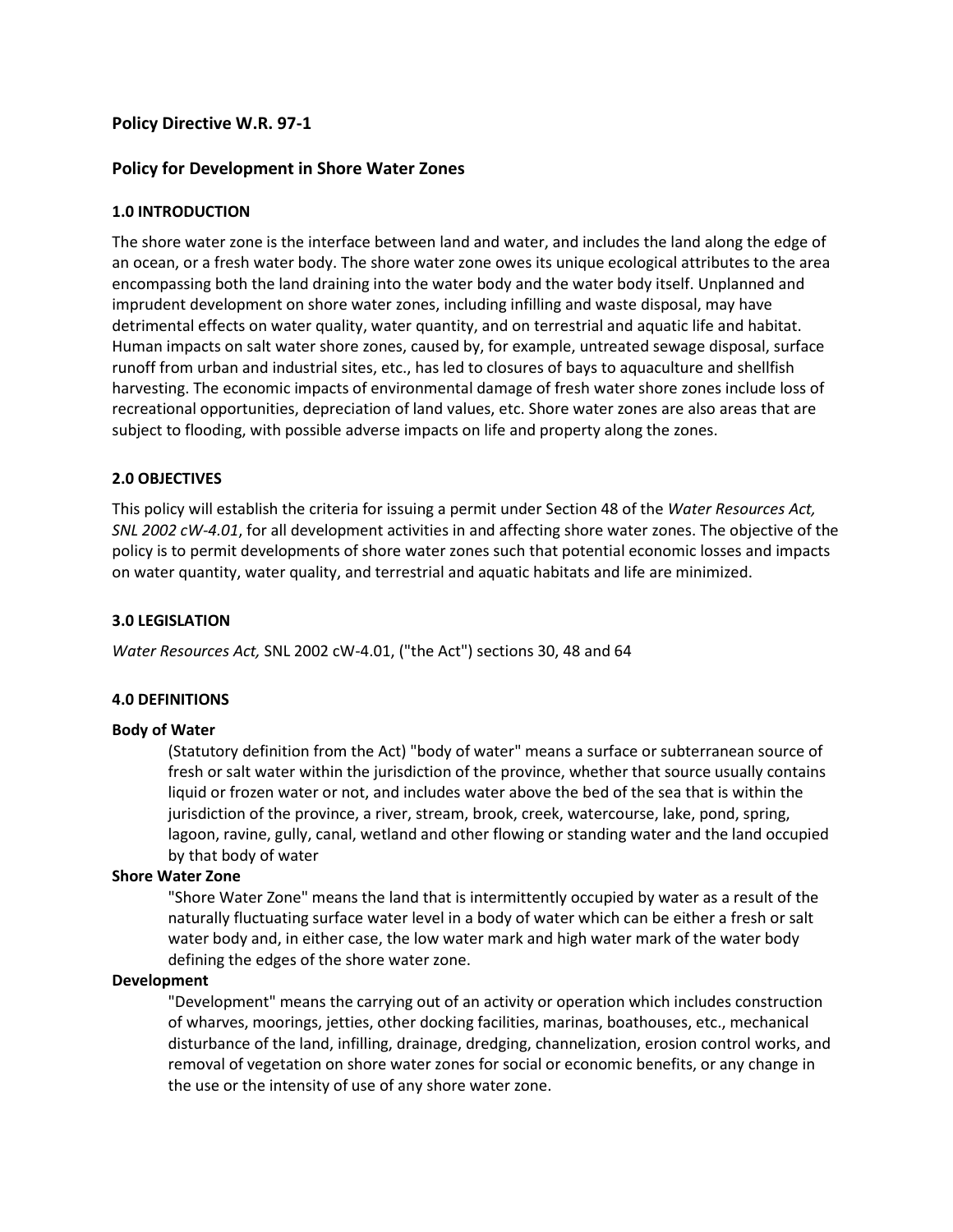#### **5.0 POLICIES**

#### **5.1 High Water Level of a Water Body**

The high water level of a water body is taken to be the 1:100 year return period water level. For a fresh water body, this level includes water levels caused strictly by storm runoff or hydraulic effects of ice or both. In marine situations, the level must include maximum waves, wind setup, storm surge, and ultimate mean sea levels under current global climatic forecasts for a 1:100 year design.

#### **5.2 Developments Not Permitted**

5.2.1 Infilling, drainage, dredging, channelization, or removal of surface or underwater vegetation on or along shore water zones which could aggravate flooding problems will not be permitted.

5.2.2 Infilling, drainage, dredging, channelization, or removal of surface or underwater vegetation on or along shore water zones which have unmitigable adverse water quality impacts on the shore water zones will not be permitted.

5.2.3 Infilling, drainage, dredging, channelization, or removal of surface or underwater vegetation on or along shore water zones which have significant impacts on water circulation patterns within the shore water zones or on sediment deposition or accretion or removal rates along the shore water zones will not be permitted.

5.2.4 Placing, depositing or discharging into shore water zones of any raw sewage, refuse, municipal and industrial wastes, fuel or fuel containers, pesticides, herbicides or other chemicals or their containers, or any other material which impairs or has the potential to impair the water quality of the shore water zones will not be permitted.

5.2.5 Construction of extensive paved surfaces along a shore water zone which changes the intrinsic character of the shore water zone will not be permitted.

#### **5.3 Developments Requiring Written Permission**

The following developments on or along shore water zones will be permitted subject to the prior written permission of the Minister of Environment and Climate Change (the "Minister") in accordance with the Act:

5.3.1 Limited removal of surface vegetation cover for the construction of marinas, boathouses, jetties, wharves, moorings, and other docking facilities.

5.3.2 Construction of marinas, boathouses, jetties, wharves, moorings and other docking facilities which would require only minor disturbances to water circulation patterns within the shore water zone and which have limited impacts on sediment deposition or accretion rates along the shore water zone.

5.3.3 Extension and upgrading of existing buildings, structures and facilities within shore water zone areas.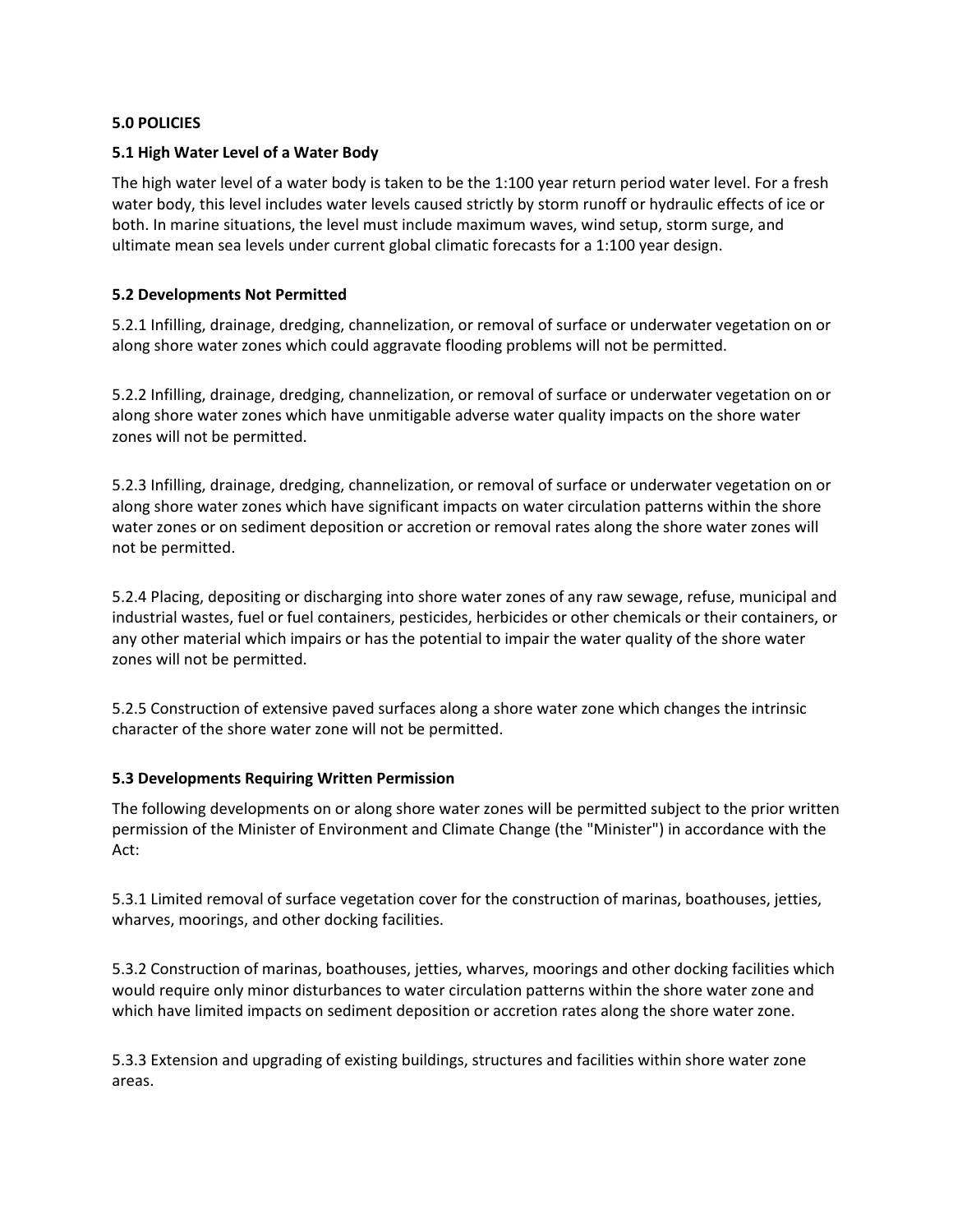5.3.4 Development related to recreational activities including the setting up of camp grounds, permanent and semi-permanent facilities, etc., along shore water zones.

# **5.4 Implementation of Mitigative Measures**

All developments which are permitted within shore water zones and which could result in potentially adverse changes to water quantity or water quality of the shore water zone will require the implementation of mitigative measures to be specified in the terms and conditions for the environmental approval.

## **5.5 Restoration Measures**

The terms and conditions of the environmental approval will specify the restoration measures to be implemented upon cessation of activities or abandonment of facilities on shore water zones.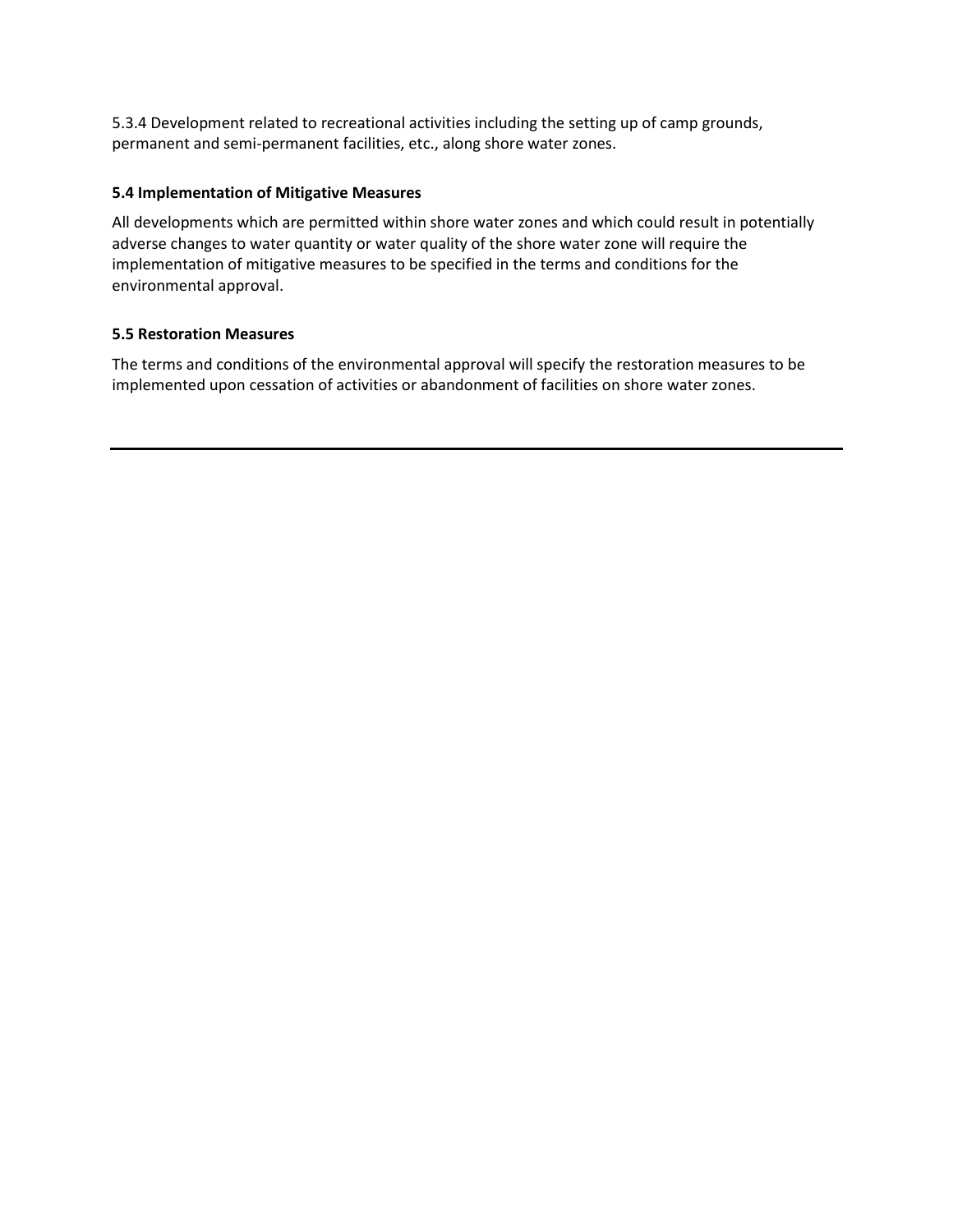# **Policy Directive W.R. 97-2**

# **Policy for Development in Wetlands**

#### **1.0 INTRODUCTION**

Wetlands, which include bogs, fens, marsh, swamps, and shallow water, collect and store runoff, moderate and attenuate downstream flood flows, reduce downstream flooding and erosion, clean and purify water, recharge groundwater zones, and provide unique habitat for plants and animals. The wetlands of Newfoundland and Labrador are increasingly being altered from their natural state to support alternative land uses such as agriculture, urbanization, industrial development, and recreation. Unplanned and imprudent development of wetlands, including drainage, infilling, and channelization, have detrimental effects on the wetlands' and downstream water quality and water quantity, and on terrestrial and aquatic habitat, life, flora and fauna. The potential consequences of impacts on water resources include structural damage to bridges and culverts from increased flood flows; river bed erosion causing siltation; and detrimental impacts on fish resources, drinking water quality and recreational uses of water bodies.

The problem facing wetland management is that the ecological and socio-economic benefits of these ecosystems are usually not directly measurable and in many instances are not recognized until it is too late. The extensive nature of wetlands, peatlands in particular, in this province means that there is room for more developments to occur to meet social and economic needs, as long as hydrologic and environmental impacts are minimized.

#### **2.0 OBJECTIVES**

This policy will establish the criteria for issuing a permit under Section 48 of the *Water Resources Act*, SNL 2002 cW-4.011, for all development activities in and affecting wetlands. The objective of the policy is to permit developments in wetlands which do not adversely affect the water quantity, water quality, hydrologic characteristics or functions, and terrestrial and aquatic habitats of the wetlands.

#### **3.0 LEGISLATION**

**Water Resources Act**, SNL 2002 cW-4.01, ("the Act") sections 30, 48 and 64

#### **4.0 DEFINITIONS**

#### **Body of Water**

(Statutory definition from the Act) "body of water" means a surface or subterranean source of fresh or salt water within the jurisdiction of the province, whether that source usually contains liquid or frozen water or not, and includes water above the bed of the sea that is within the jurisdiction of the province, a river, stream, brook, creek, watercourse, lake, pond, spring, lagoon, ravine, gully, canal, wetland and other flowing or standing water and the land occupied by that body of water

#### **Wetland**

(Statutory definition from the Act) "wetland" means land that has the water table at, near or above the land surface and includes bogs, fens, marshes, swamps and other shallow open water areas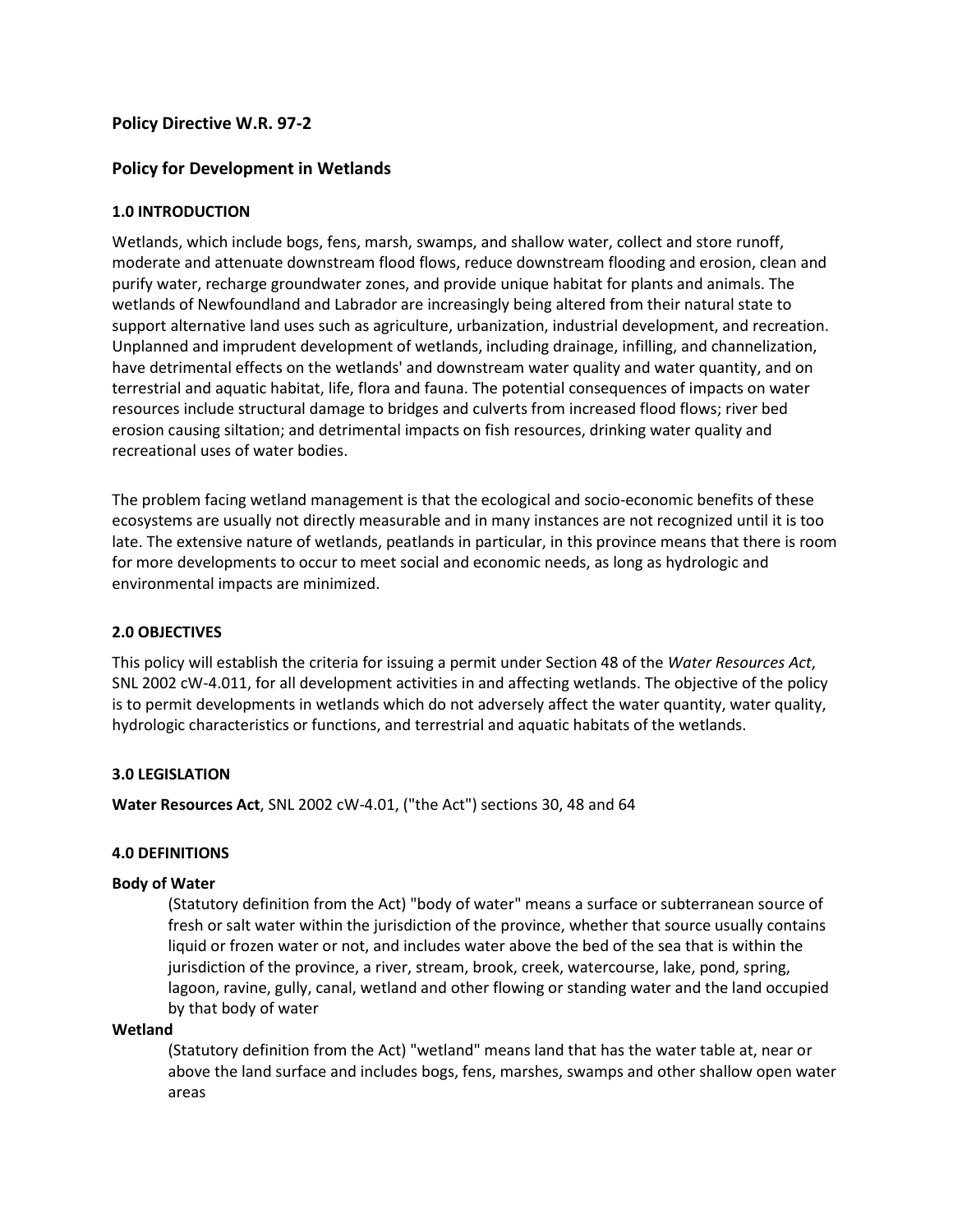#### **Wetland development**

"Wetland development" means the carrying out of an activity or operation which includes the construction of ditches, mechanical disturbance of the ground, alteration of normal water level fluctuations, infilling, drainage, dredging, channelization, and removal of vegetation cover and/or organic matter on a wetland for social or economic benefits, or the making of any change in the use or the intensity of use of any wetland which affects its hydrologic characteristics or functions.

#### **5.0 POLICIES**

#### **5.1 Developments Not Permitted**

5.5.1 Infilling, drainage, dredging, channelization, removal of vegetation cover or removal of soil or organic cover of wetlands which could aggravate flooding problems or have unmitigable adverse water quality or water quantity or hydrologic impacts will not be permitted.

5.5.2 Developments of wetlands which are located within the recharge zones of domestic, municipal or private groundwater wells will not be permitted.

5.5.3 Placing, depositing or discharging any raw sewage, refuse, municipal and industrial wastes, fuel or fuel containers, pesticides, herbicides or other chemicals or their containers, or any other material which impairs or has the potential to impair the water quality of wetlands will not be permitted.

#### **5.2 Developments Requiring Written Permission**

The following developments affecting wetlands will be permitted subject to the prior written permission of the Minister of Environment and Climate Change (the "Minister") in accordance with the Act:

5.2.1 Removal of the surface vegetation cover of wetlands for extraction of peat, or for preparing the area for agricultural or forestry activities.

5.2.2 Construction of ditches, tile fields and other types of flow conveyances to drain wetlands for extraction of peat, or for preparing the area for agricultural or forestry operations.

5.2.3 Removal of the top soil or organic cover of wetlands for use as horticultural or fuel peat, or for preparing the area for agricultural or forestry activities.

5.2.4 Infilling, dredging, or any other disturbance of wetlands for the construction of permanent or temporary roads, bridges, culverts, trails, power and telecommunication transmission lines, pipelines, etc., through wetlands which would necessitate only minor disturbances to the vegetation and organic cover, the flow drainage pattern of the area and ground slope.

5.2.5 Infilling, dredging or other disturbance of wetlands for the construction of residential, commercial, industrial and institutional facilities or extension and upgrading of existing buildings and facilities within wetland areas.